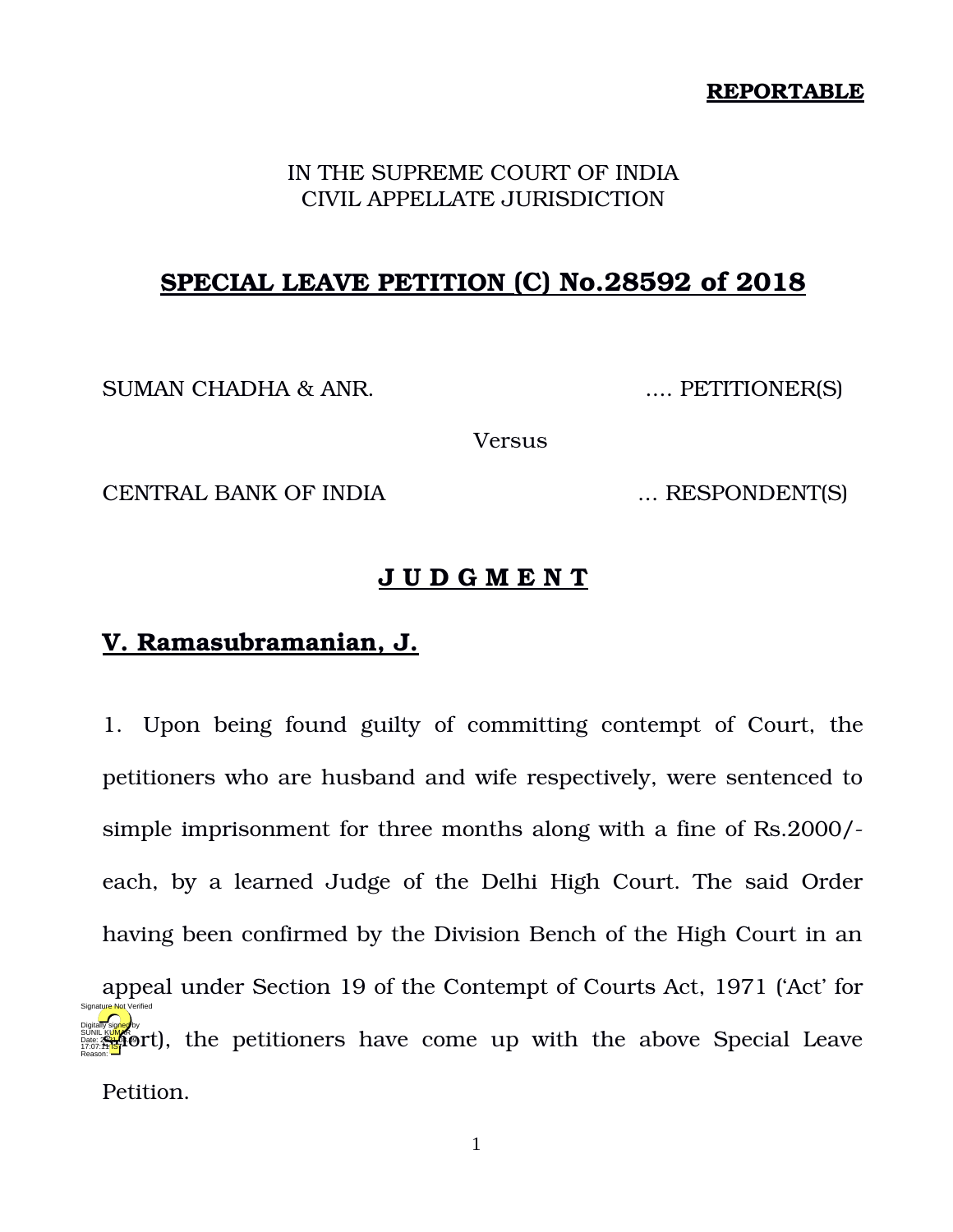2. We have heard Mr. Santosh Kumar, learned counsel appearing for the petitioners and Mr. Anuj Jain, learned counsel appearing for the respondent-Bank.

3. The background facts which led to the petitioners being held guilty of contempt of Court, are lucidly recorded in the Order dated 18.07.2017 of the learned Judge. They are as follows:

(i) The petitioners were Directors of a company by name Parul Polymers Private Limited, which availed loan/credit facilities from the respondent Bank. The petitioners guaranteed the repayment of the loan and had also offered immovable properties as security.

(ii) On  $24<sup>th</sup>$  July, 2014, the loan of the respondents was categorized as a Non Performing Asset due to defaults in repayment. On 18th August, 2014, a notice under Section 13(2) of SARFAESI Act was issued for recovery of Rs. 28,82,25,942.24 plus interest. It was followed by a possession notice under section 13(4) in respect of two properties.

(iii) Aggrieved by the same, the petitioners filed S.A. No. 367/2014 before the Debts Recovery Tribunal-III, New Delhi ('DRT-III' for short), under Section 17 of the SARFAESI Act. However, the DRT-III declined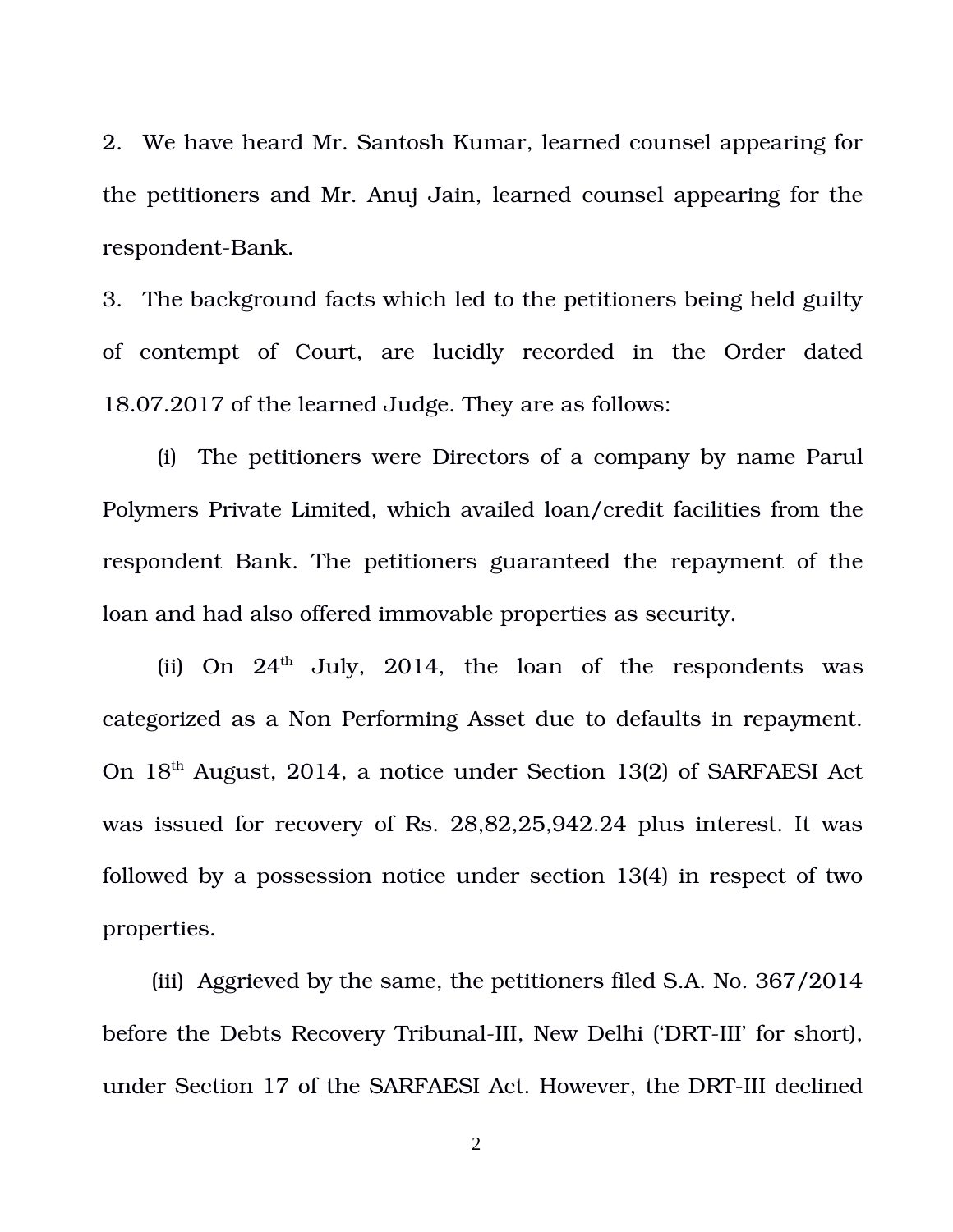to grant any interim relief against the physical possession of the aforesaid properties.

(iv) The petitioners filed an appeal but could not deposit Rs. 7 crores being 25% of the amount demanded in the notice under Section 13(2). Eventually the appeal was dismissed as withdrawn on 31.03.2015.

(v) However, on  $01<sup>st</sup>$  April, 2015, the petitioners secured a conditional order of stay from DRT-III, New Delhi in S.A. No. 367/2014 whereby the petitioners were required to deposit a sum of Rs. 5 crores within thirty days. The order also stipulated that Rs. 2 crores would be deposited by 03rd April, 2015.

(vi) On 03rd April, 2015, the petitioners gave a letter to SHO, Police Station Katju Marg, Rohini, Delhi showing their intention to deposit the amount of Rs. 2 crores by way of four cheques. Therefore, the Receiver was unable to take possession of the properties.

(vii) Thereafter, the petitioners challenged the conditional order of stay passed by DRT-III on  $01<sup>st</sup>$  April, 2015 before the High Court by way of W.P. $(C)$ No.3406/2015 stating that the Bank and DRT-III were acting unfairly and unjustly in not accepting their cheques totalling to Rs. 2 crores.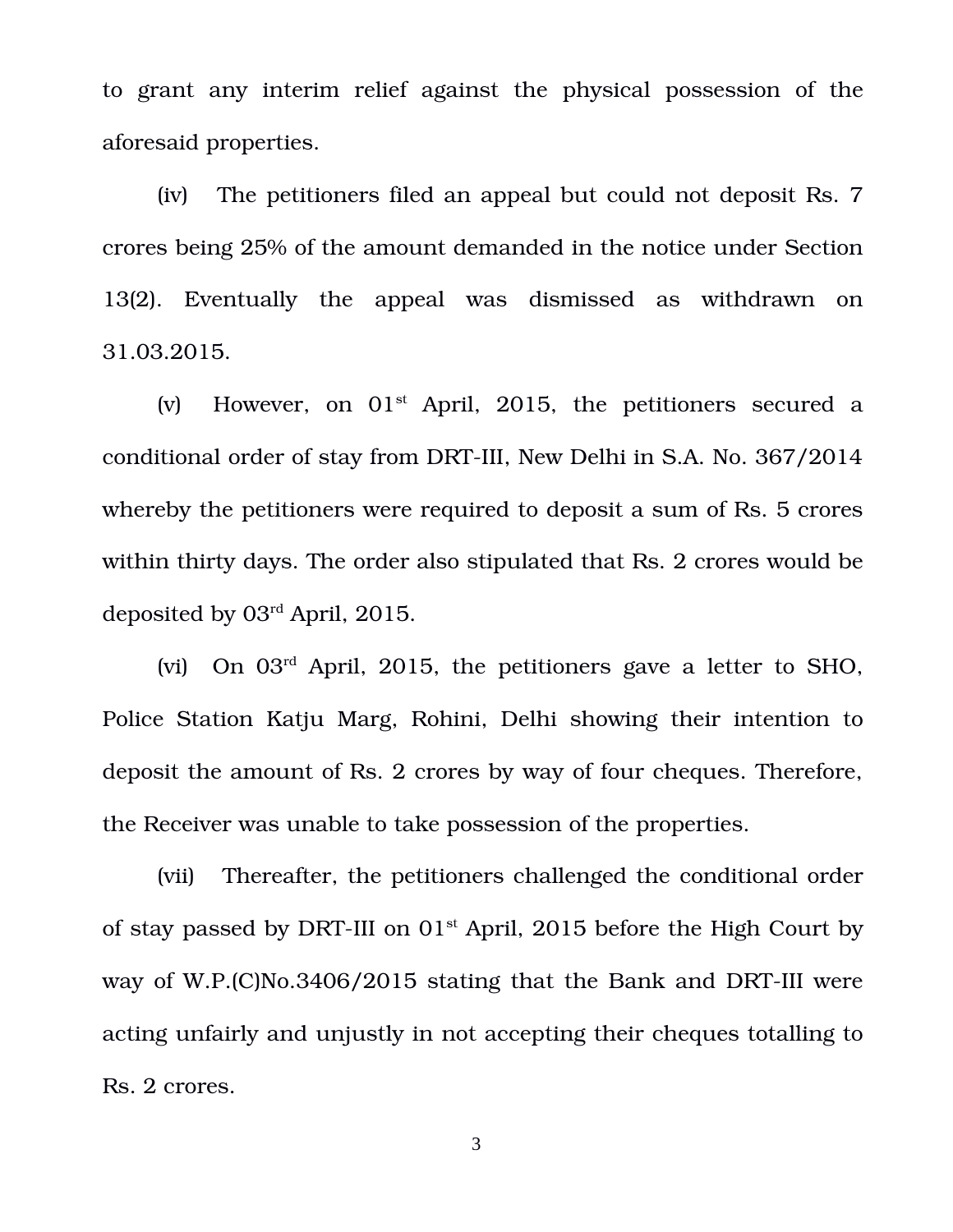(viii) When the writ petition came for admission and interim orders on  $8<sup>th</sup>$  April, 2015, the petitioners admitted liability and offered, by way of a statement under oath, to deposit Rs. 7 crores, i.e. 25% of the notice amount in three instalments on or before  $30<sup>th</sup>$  June, 2015. The Bank gave its assent and thereafter the Court ordered that the possession of the properties of the petitioners shall not be disturbed subject to the petitioners depositing Rs. 7 crores on or before  $30<sup>th</sup>$ June, 2015, i.e. Rs. 2 crores on  $30<sup>th</sup>$  April, 2015, Rs. 2.5 crores each on  $31<sup>st</sup>$  May, 2015 &  $30<sup>th</sup>$  June, 2015.

(ix) On  $29<sup>th</sup>$  April, 2015, the petitioners gave a letter along with four cheques for Rs. 50 lakhs each dated  $06<sup>th</sup>$  May, 2015 purportedly in compliance of the order dated  $08<sup>th</sup>$  April, 2015.

(x) Accordingly, the possession proceedings for one property scheduled for  $30<sup>th</sup>$  April, 2015 were deferred by the Bank. But on  $08<sup>th</sup>$ May, 2015, all the four cheques bounced.

4. Therefore, the respondent-Bank filed a petition under Sections 10 and 12 of the Contempt of Courts Act, 1971 for punishing the petitioners for wilful and deliberate breach of their undertaking dated 08.04.2015. Though the petitioners resisted the contempt petition on the ground that breach of an undertaking, made with a view to secure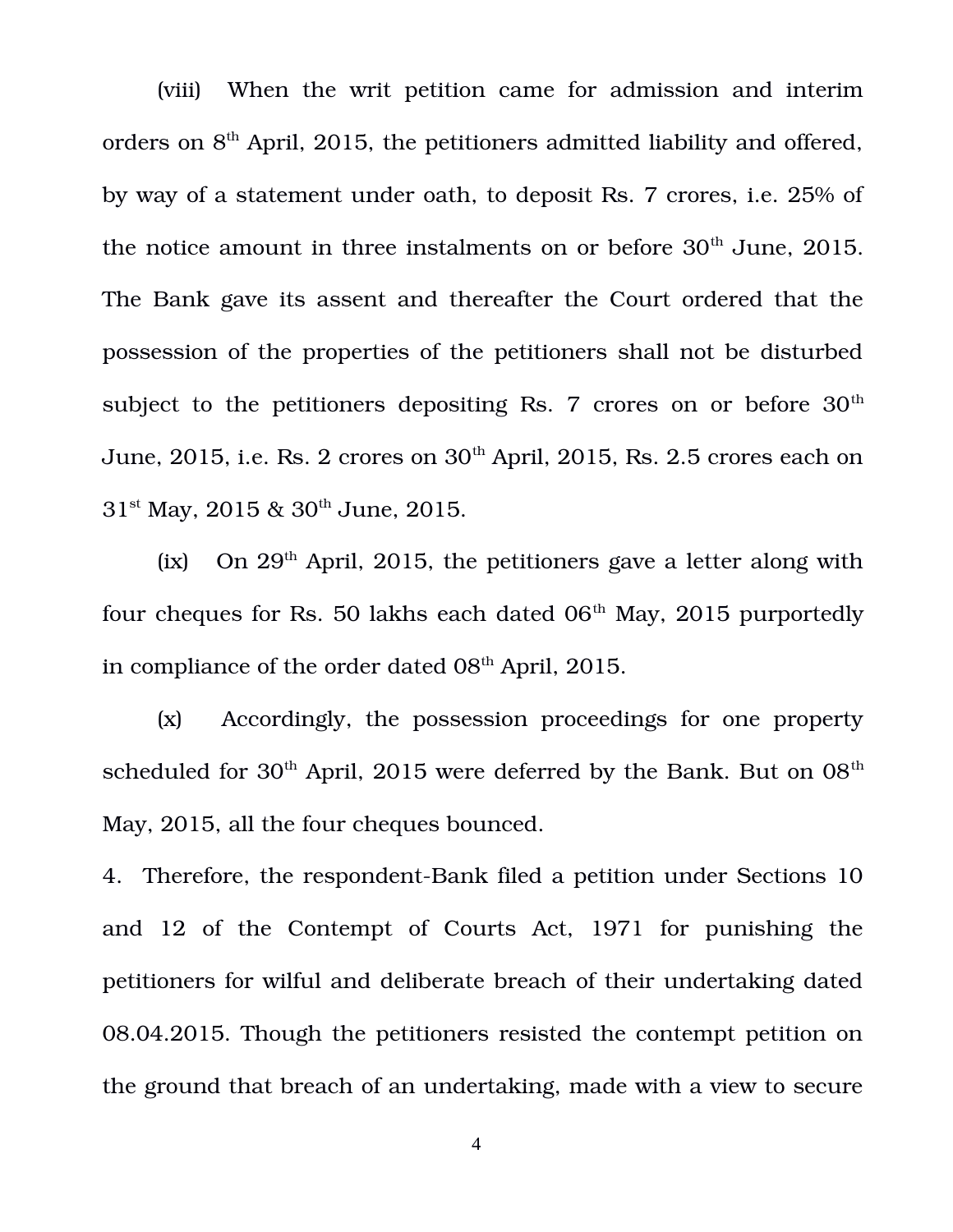a conditional order of stay may not tantamount to contempt, especially when the consequences of breach of such undertaking are spelt out in the order of the Court itself, the learned Judge was not convinced. Therefore, by an Order dated 18.07.2017, the learned Judge of the High Court held the petitioners guilty of contempt and sentenced them simple imprisonment for three months with a fine of Rs.2000 each. The Division Bench upheld the said order and the petitioners are before us. 5. Before we proceed further we should record certain developments which have taken place after the order of single Judge dated 18.07.2017. They are as follows:

(i) The learned Judge himself granted suspension of the sentence of imprisonment till 26.07.2017, to enable the petitioners to move an intra-court appeal;

(ii) The petitioners moved an intra-court appeal, which came up before the Division Bench on 25.07.2017. The Division Bench wanted the petitioners to comply at least with a part of their undertaking before the sentence could be suspended. But the petitioners could not. Therefore, the Division Bench did not grant suspension of sentence on 25.07.2017;

(iii) The petitioners filed a Special Leave Petition along with an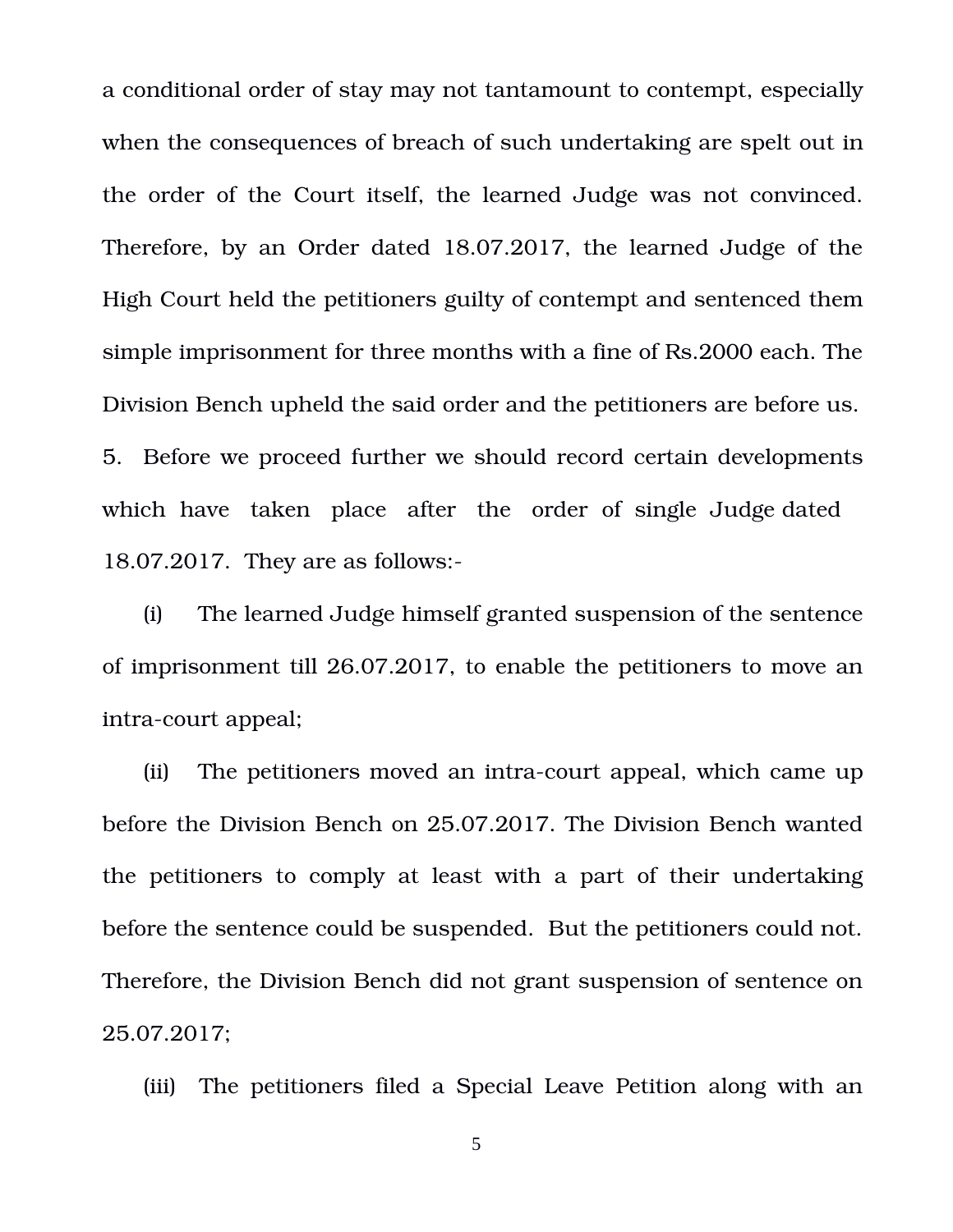application for exemption from surrendering. But the said application was dismissed by an order in Chamber dated 31.07.2017;

(iv) On 03.08.2017, the Division Bench of the High Court dismissed the miscellaneous application seeking suspension of sentence;

(v) Challenging the said order dated 03.08.2017, the petitioners moved a Special Leave Petition along with an application seeking exemption from surrendering. This application was dismissed vide order in Chamber dated 18.08.2017.

(vi) On a subsequent application seeking extension of time, this Court granted three weeks' time vide order dated 11.09.2017;

(vii) Eventually, the petitioners surrendered and were taken into custody on 06.11.2017. After being in custody for 11 days, the petitioners were released on interim bail by Order dated 16.11.2017;

(viii) The contempt appeal was thereafter dismissed by the Division Bench of the High Court by an Order dated 27.09.2018, with a direction to the petitioners to surrender within 10 days. However on 01.11.2018, this Court ordered notice in the present SLP and also granted stay of the impugned order.

6. The reason why we have noted certain events post the order of the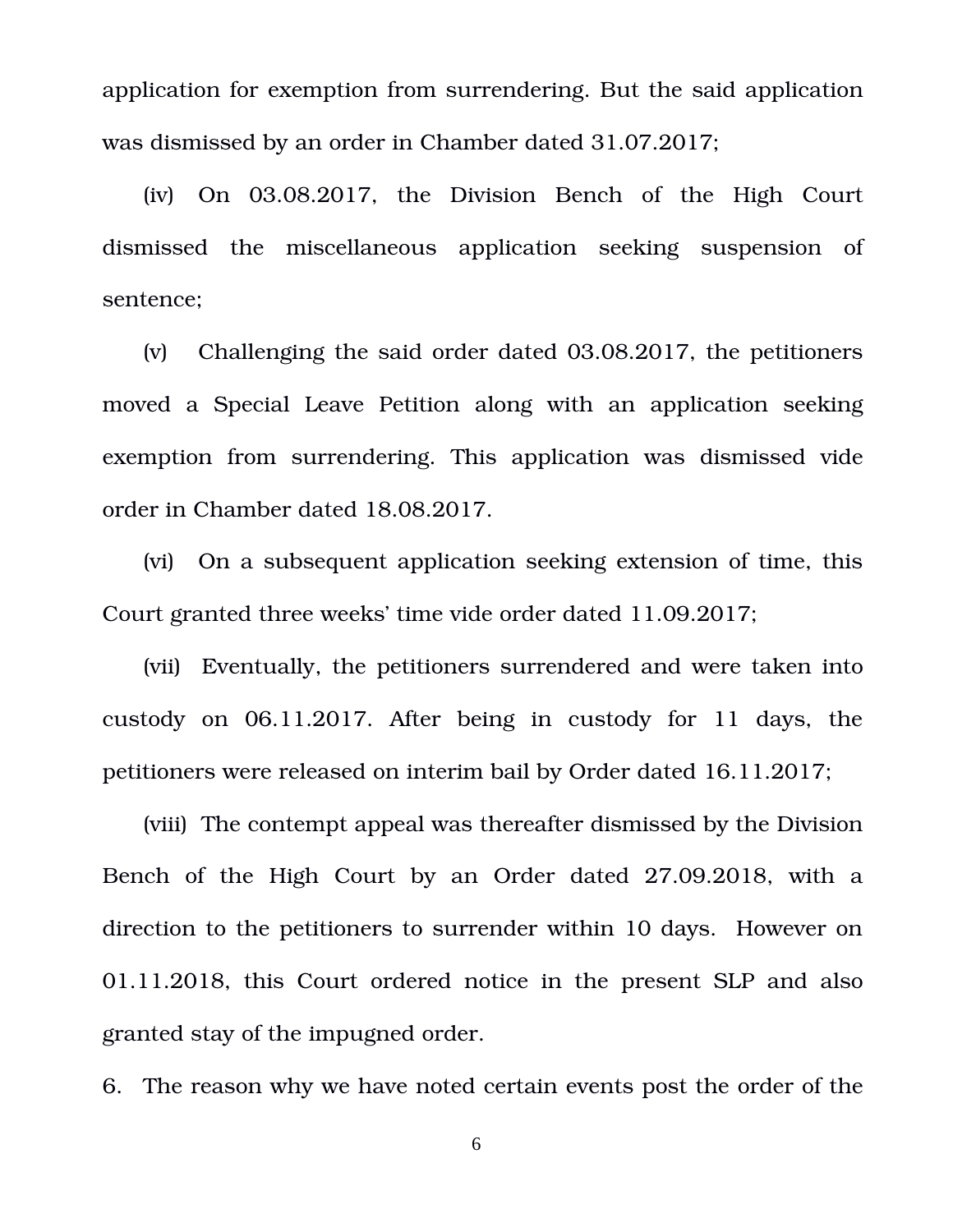learned single Judge is to bring on record the fact that the petitioners have already served simple imprisonment for a period of 11 days, out of the penalty of simple imprisonment for three months. They have also paid the fine.

7. The main grounds of attack of the petitioners to the impugned order, as articulated by Mr. Santosh Kumar, learned counsel for the petitioners, are: *(i)* that the failure of a party to comply with an undertaking, on the basis of which a conditional order of stay was granted, cannot be treated as a wilful disobedience warranting the invocation of the contempt jurisdiction; *(ii)* that the failure of the petitioners to honour the undertaking cannot be taken to substantially interfere with the due course of justice and, hence, the case would fall under Section 13(a) of the Act; *(iii)* that when an order indicates the consequences of the failure of a party to comply with a condition or honour the undertaking, the invocation of the contempt jurisdiction may not be appropriate; and *(iv)* that in any case if the defaulting party has relied upon an interpretation of the order that the consequences of failure are already inbuilt in the order, such an understanding of the order is to be treated as reasonable and rational and he cannot be held guilty of contempt.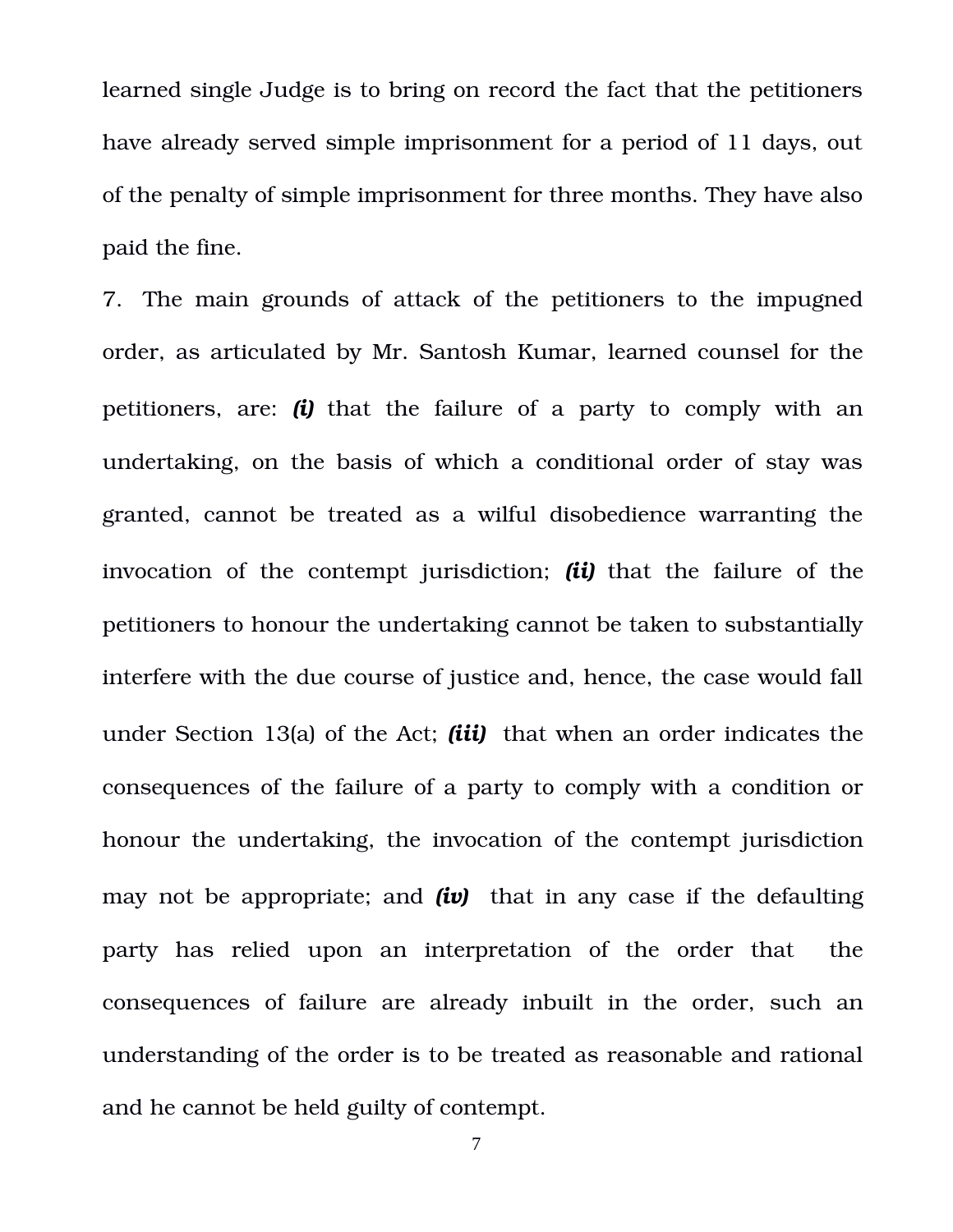8. In support of his first contention, the learned counsel for the petitioners, relies upon the decisions of a few High Courts. They are: (a) *Narain Singh* vs. *Lala Rajendra Lal & Ors*. [1](#page-7-0) ; (b) *Indian Overseas Bank* vs. *Lalit Kumar Aggarwal & Anr.[2](#page-7-1)* ; (c) *K. Saravankumar* vs. *Sheela & Ors.[3](#page-7-2)* ; and (d) *National Agricultural Cor. Marketing* vs. *Reliance Polycrete Ltd.[4](#page-7-3)* .

9. In support of his third contention, the learned counsel relies upon the decision of this Court in *Dinesh Kumar Gupta* vs. *United India Insurance Company Limited[5](#page-7-4)* . In addition, the learned counsel also submitted that in the light of the decision of this Court in **Niaz** *Mohammad* vs. *State of Haryana[6](#page-7-5)* , the disobedience should be wilful and intentional, to tantamount to contempt.

10. In response to the aforesaid, Shri Anuj Jain, learned counsel for the respondent submitted that the petitioners had several opportunities to honour their commitments, but they repeatedly adopted dilatory tactics. The learned counsel took us through various orders passed by the High Court and the orders passed in various

<span id="page-7-0"></span><sup>1</sup> 1976 SCC Online All 425

<span id="page-7-1"></span><sup>2</sup> 2000 SCC Online Del 710

<span id="page-7-2"></span><sup>3</sup> 2008 (3) CTC 669

<span id="page-7-3"></span><sup>4</sup> (2009) 163 DLT 441

<span id="page-7-4"></span><sup>5</sup> (2010) 12 SCC 770

<span id="page-7-5"></span><sup>6</sup> (1994) 6 SCC 332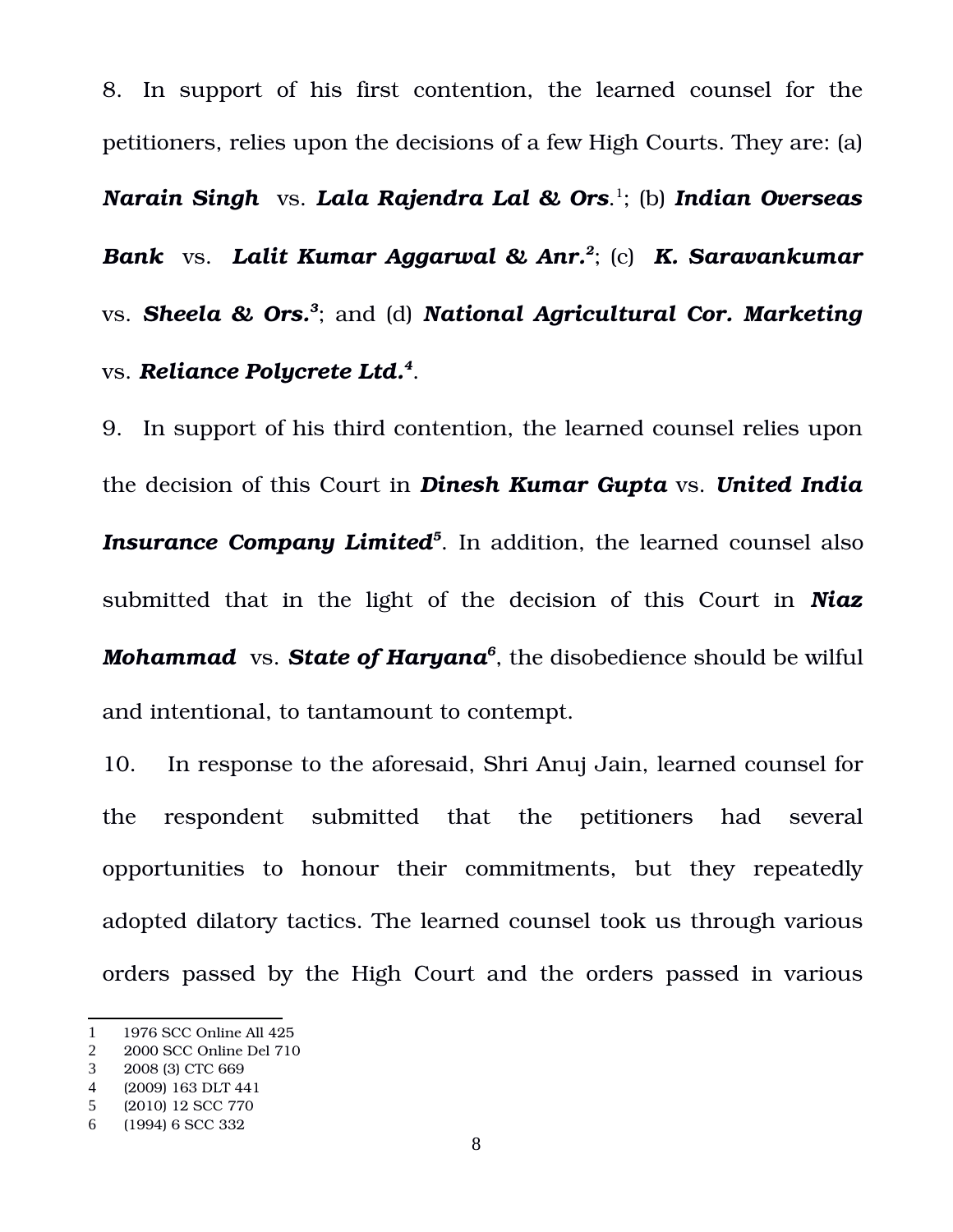proceedings before other forums including the DRT and the Chief Metropolitan Magistrate and sought to impress upon us that the conduct of the petitioners throughout, has been one of deceit and that such persons do not deserve any leniency. Inviting our attention to the decisions in (i) *Bank of Baroda* vs. *Sadruddin Hasan Daya &*

*Anr[7](#page-8-0)* .; (ii) *Rama Narang* vs. *Ramesh Narang & Another[8](#page-8-1)* and (iii)

*Rama Narang(5)* vs. *Ramesh Narang and Another[9](#page-8-2)* , the learned counsel contended that the availability of other modes of enforcement need not deter the Court from invoking its contempt jurisdiction and that the deliberate failure to comply with a solemn undertaking given to a Court has always been frowned upon by Courts.

11. We have carefully considered the rival submissions.

12. Before we analyze the rival contentions, it will be useful first to see the actual undertaking given by the petitioners on 08.04.2015, which led to the contempt proceedings. The undertaking given by the first petitioner on 08.04.2015 reads as follows:

> *"Statement of Mr. Suman Chadha S/o Jangi Lal Chadha R/o H3/50 Sector18, Rohini, Delhi*

> *I am the petitioner and the director of the third petitioner in this case. I am duly authorised to make a statement on its behalf. I have also filed an affidavit in support of the petition*

<span id="page-8-0"></span><sup>7</sup> (2004) 1 SCC 360

<span id="page-8-1"></span><sup>8</sup> (2006) 11 SCC 114

<span id="page-8-2"></span><sup>9</sup> (2009) 16 SCC 126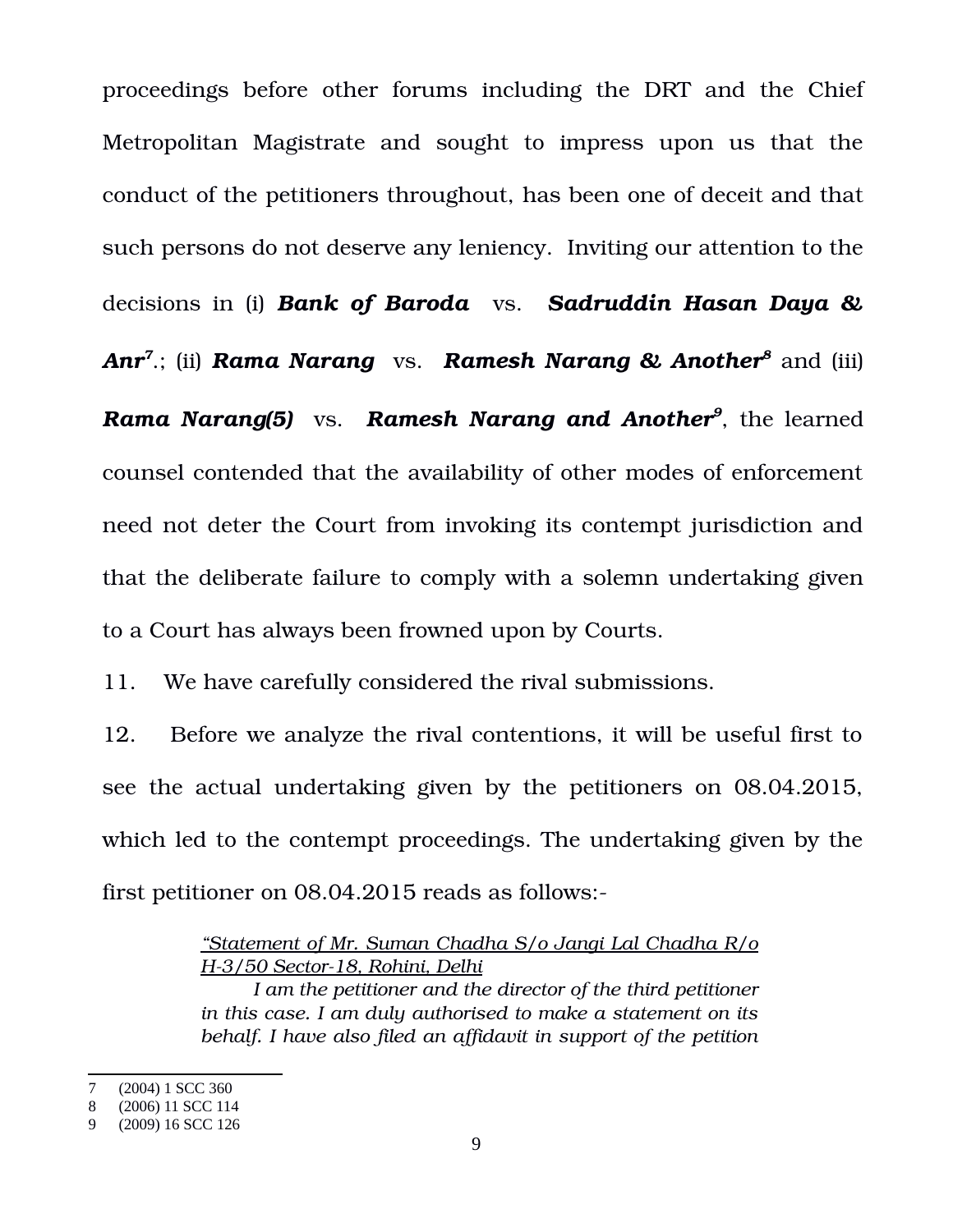*and have taken advice from my lawyer who is present with me in Court.*

*I hereby state and confirm that the sum of Rs.28,82,25,942.24 (Twenty Eight Crores Two Lakh Twenty Five thousand Nine Hundred Forty Two and Paise Twenty Four only) as on 18.8.2014 is due and payable to the respondent i.e. the Central Bank of India as per notice u/s 13(2) of SARFAESI Act. I request that in view of the demand I may be granted relief of some deferment with regard to the repayment of the loan liability. I hereby agree on behalf of self and other petitioners to deposit a total amount of Rs.7 (seven) crores with respondent –Bank on or before 30.6.2015. An amount of Rs. 2(two) crores of the said amount shall be paid on or before 30.04.2015; the balance would be paid in equal instalments i.e. Rs.2.5 (Two and a half) crores on or before 31.5.2015 and 30.06.2015.*

*I also agree and affirm that in the event of default, the Bank is free to initiate any such proceedings and avail of legal remedies as are available."*

13. The above undertaking given by the first petitioner was also accompanied by an affidavit sworn to by the second petitioner. In the said affidavit, it was stated by the second petitioner that her husband has made a statement before the Court which she had understood from him and that she and her husband undertake to abide by the same.

14. On the basis of the undertaking filed as aforesaid on 08.04.2015, the High Court passed an order in W.P (C) No.3406 of 2015 on the same day, namely, 08.04.2015. Paragraphs 6 to 8 of the said order of the High Court dated 08.04.2015 read as follows:

> *"6. In view of the submission of the parties, it is ordered that the possession of the petitioners over the property in*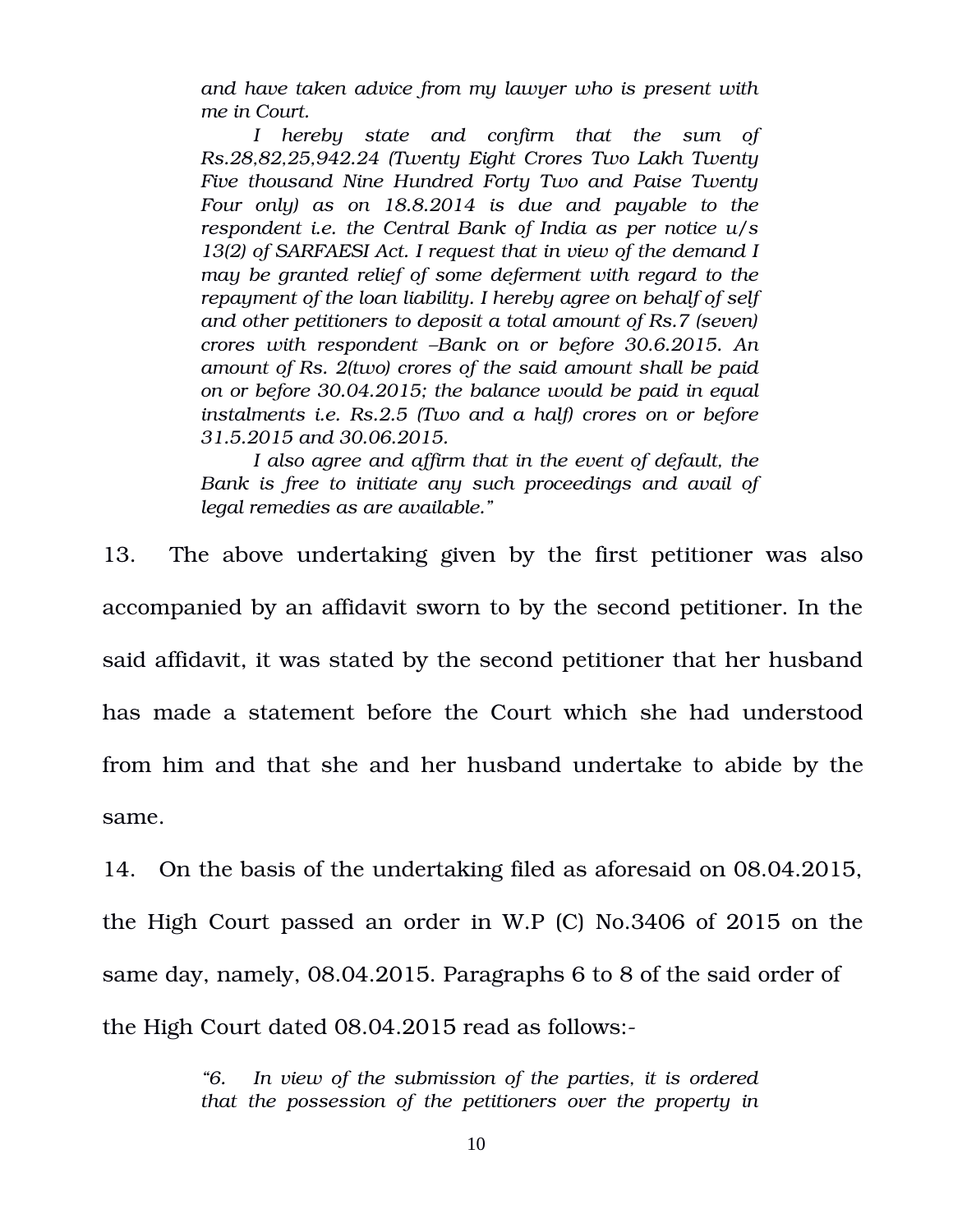*question shall not be disturbed subject to their compliance with the following conditions:*

*(1) Deposit by the petitioners on or before 30.04.2015 – the sum of Rs. 2 crores with the respondent Bank and thereafter deposit of Rs.2.5 crores each on or before 31.05.2015 and 30.06.2015.*

*(2) The second petitioner shall file an affidavit/ undertaking, to comply with the above said arrangement.*

*(3) In the event of default, the respondent Bank shall be at liberty to take recourse to law including the enforcement of further action in follow up order of appointment of the receiver by the Chief Metropolitan Magistrate (CMM). The order to such effect passed by CMM shall be kept in abeyance to ensure compliance in the meanwhile till 30.6.2015.*

*7. Petitioners' counsel requests that after compliance of the above order, any application for relief to the Bank including the restructuring of the account may be considered reasonably. The Bank shall consider such application if made on its merits independently having regard to its applicable policy. This will not in any way preclude the rights of the Bank for recovering the amounts due.*

*8. Subject to the petitioner filing the necessary affidavit/undertaking copy of which shall be provided to the counsel for the respondent within a week from today, the writ petition is disposed of."*

15. It is seen from the portion of the order of the High Court dated 08.04.2015 that it was not an order passed on the basis of an affidavit/undertaking. It was on the basis of an offer made by the petitioners, the first of whom was actually present in Court. The offer so made was accepted by the Bank and hence the order was actually based upon the consent of parties. This is made clear by what is recorded by the Court in Paragraph 5 of its order dated 08.04.2015. Paragraph 5 reads as follows: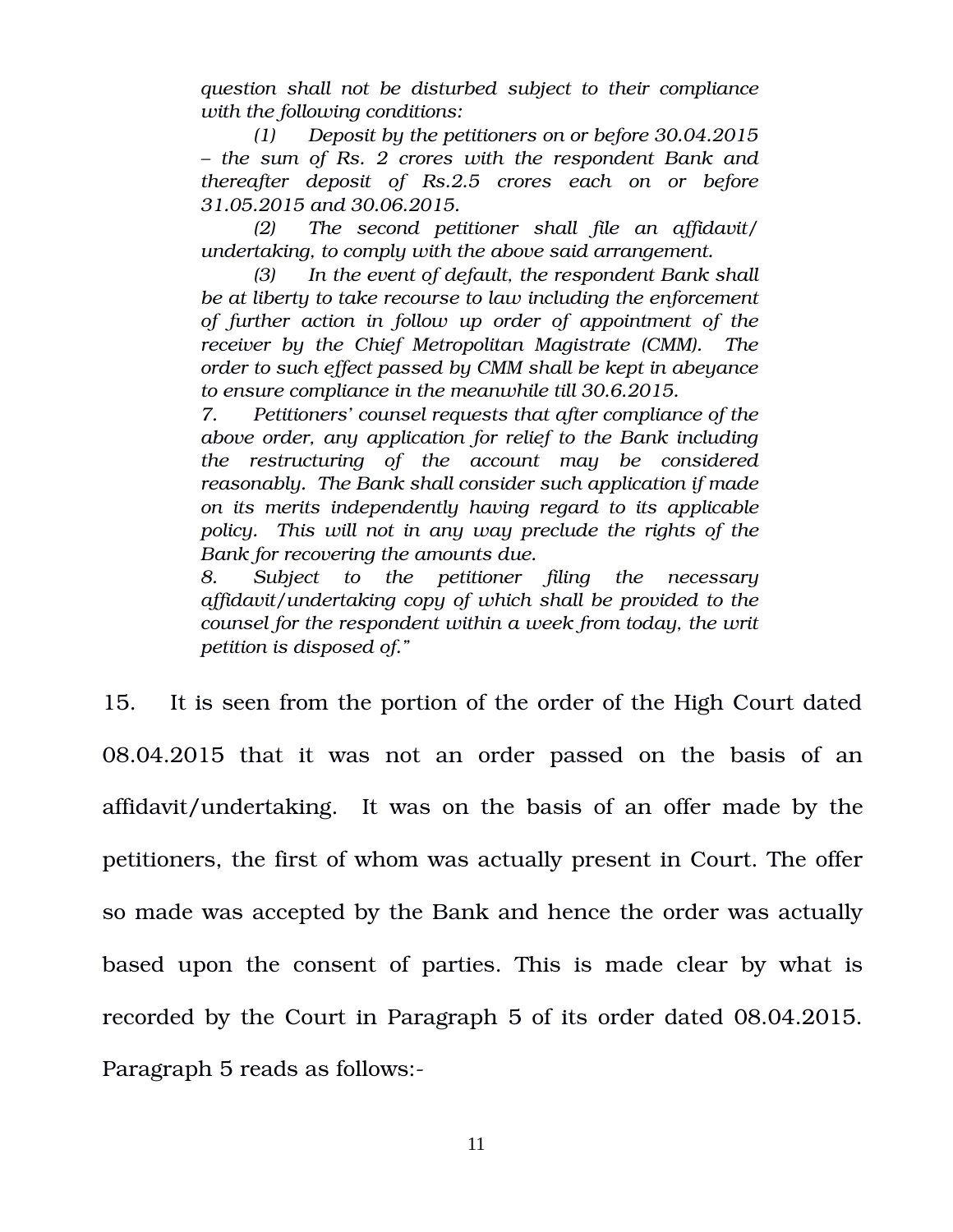*"5. During the course of hearing counsel for the petitioner Dr. Sharma stated that the petitioners are admitting the liability provided some time is granted in order to settle the matter finally. It was suggested by the counsel that the petitioners may be afforded opportunity of depositing Rs. 7 (seven) crores i.e. 25% of the notice amount in three instalments on or before 30.06.2015. The first petitioner is present in Court. He is a director of the third petitioner and authorised to depose on its behalf. His statement to above effect has been recorded under oath separately and has been kept on record. The second petitioner is directed to file an affidavit/undertaking within one week confirming the statement of the first petitioner. The counsel for the respondent submitted his assent to the disposal of the writ petition on terms offered."*

16. It is true that this Court has held in a series of decisions that the wilful breach of the undertaking given to the Court amounts to contempt of Court under Section 2(b) of the Act. But the Court has always seen *(i)* the nature of the undertaking made; *(ii)* the benefit if any, reaped by the party giving the undertaking; and *(iii)* whether the filing of the undertaking was with a view to play fraud upon the court or to hoodwink the opposite party. The distinction between an order passed on consent terms and an order passed solely on the basis of an undertaking given to court and the distinction between a person playing fraud on the court thereby obstructing the course of justice and a person playing fraud on one of the parties, was brought out by this Court in *Babu Ram Gupta* vs. *Sudhir Bhasin[10](#page-11-0)*, in the following

<span id="page-11-0"></span><sup>10 (1980) 3</sup> SCC 47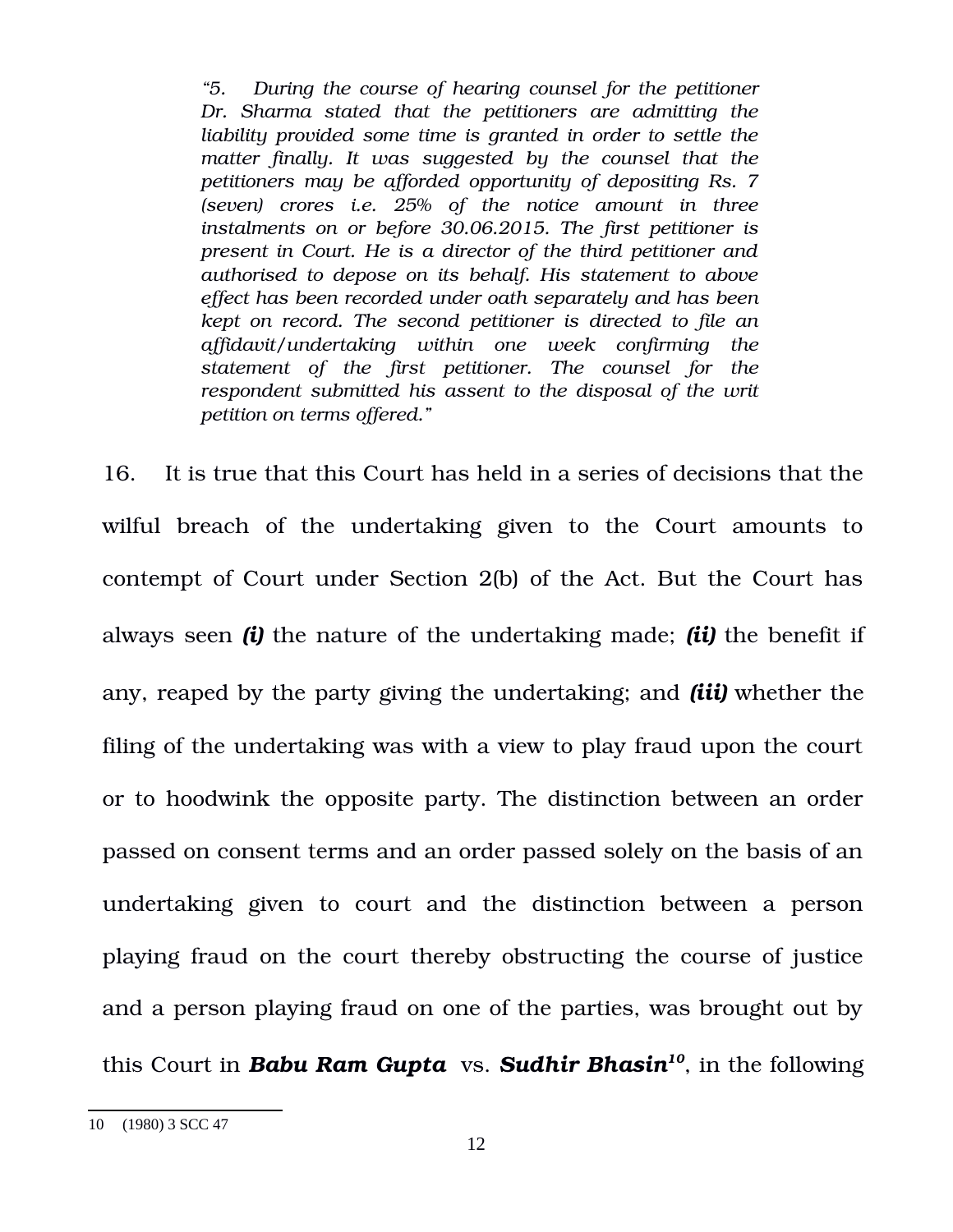words:

*"…Indeed, if we were to hold that noncompliance of a compromise decree or consent order amounts to contempt of court, the provisions of the Code of Civil Procedure relating to execution of decrees may not be resorted to at all. In fact, the reason why a breach of clear undertaking given to the court amounts to contempt of court is that the contemner by making a false representation to the court obtains a benefit for himself and if he fails to honour the undertaking, he plays a serious fraud on the court itself and thereby obstructs the course of justice and brings into disrepute the judicial institution. The same cannot, however, be said of a consent order or a compromise decree where the fraud, if any, is practised by the person concerned not on the court but on one of the parties. Thus, the offence committed by the person concerned is qua the party not qua the court, and, therefore, the very foundation for proceeding for contempt of court is completely absent in such cases."* 

17. But the decision in **Babu Ram Gupta** (supra) was clarified and held in part to be obiter by a three member Bench of this Court in *Rama Narang* vs. *Ramesh Narang and Another[11](#page-12-0) .* In *Rama Narang* (supra), this Court pointed out the distinction between two categories of cases covered by Section 2(b) of the Act namely *(i)* wilful disobedience to a process of court; and *(ii)* wilful breach of an undertaking given to a court.

18. In fact, in *Rama Narang* (supra), this Court went to the extent of holding that it would neither be in consonance with the statute, judicial authority, principle or logic to draw any distinction between

<span id="page-12-0"></span><sup>11</sup> (2006) 11 SCC 114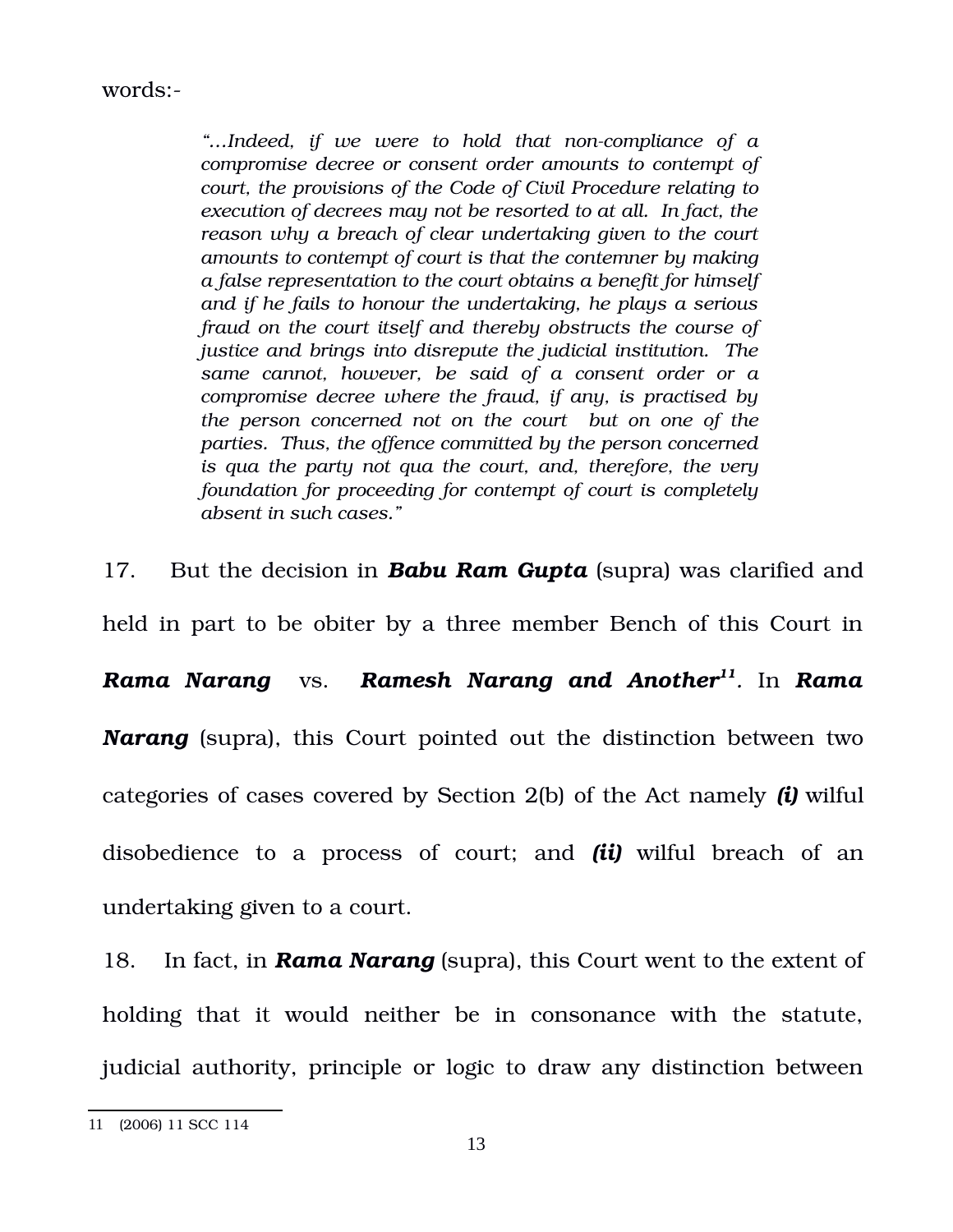the wilful violation of the terms of a consent decree and wilful violation of a decree passed on adjudication. We have our own doubts whether the first category of cases covered by Section 2(b) can be stretched so far. Anyway, that question does not arise in this case and hence we leave it at that.

19. But what has happened in this case is that the subsequent conduct of the petitioners after the order dated 08.04.2015, seems to have tilted the balance against the petitioners. Purportedly in compliance of the undertaking given to Court on 08.04.2015 and the order passed thereon, the petitioners issued four cheques for Rs.50 lakhs each. These cheques were handed over to the Bank on 29.04.2015 along with a covering letter. But all the four cheques were post-dated, bearing the date 06.05.2015, though the undertaking given to the Court was to deposit the amount on or before 30.04.2015.

20. On 08.05.2015, all the four cheques bounced. The conduct of the petitioners first in issuing post-dated cheques and then in allowing them to be dishonoured, showed the petitioners in poor light. The petitioners could have at least mend their ways thereafter. However they did not.

21. On 14.07.2015, the learned Single Judge seems to have ordered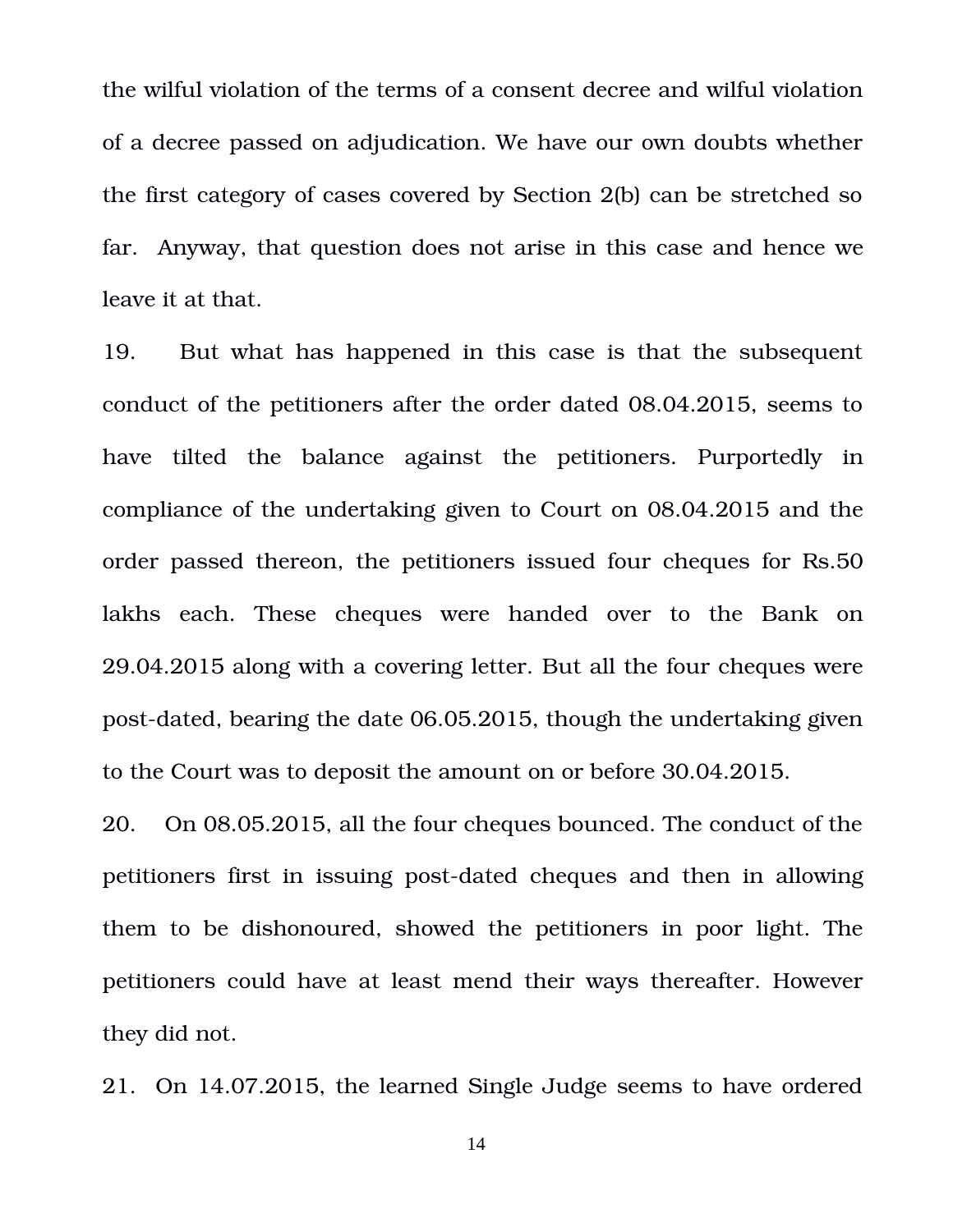the issue of notice in the Contempt Petition. The notice was made returnable by  $05.11.2015$  and the petitioners were directed to be present personally in Court. But what happened on 05.11.2015, as brought on record by the learned Judge reads as follows:

> *"When the matter was taken up at first call, this Court was informed that none of the respondents were in Station and even summons had been received by their daughter.*

> *However, a perusal of the file reveals that notices/summons had been received by respondent No. 1 personally and by respondent No. 2's husband by dasti as well as by speed post.*

> *Though this Court was inclined to issue warrants against the respondents No. 1 and 2, yet as learned counsel for respondents states that he would ensure that not only the respondents are personally present in Court on the next date of hearing, but the matter is amicably resolved, matter is adjourned to 16th November, 2015."*

22. On the next date of hearing, the petitioners raised a defence that they had issued post-dated cheques in the hope of receiving amounts due to them from their debtors and that their debtors failed to make payment. The petitioners also named three debtors from whom they were expected to receive money.

23. Doubting the genuineness of the claim made by the petitioners, the learned Judge before whom the Contempt Petition came up, passed an order on 07.12.2015 directing an investigation by Serious Fraud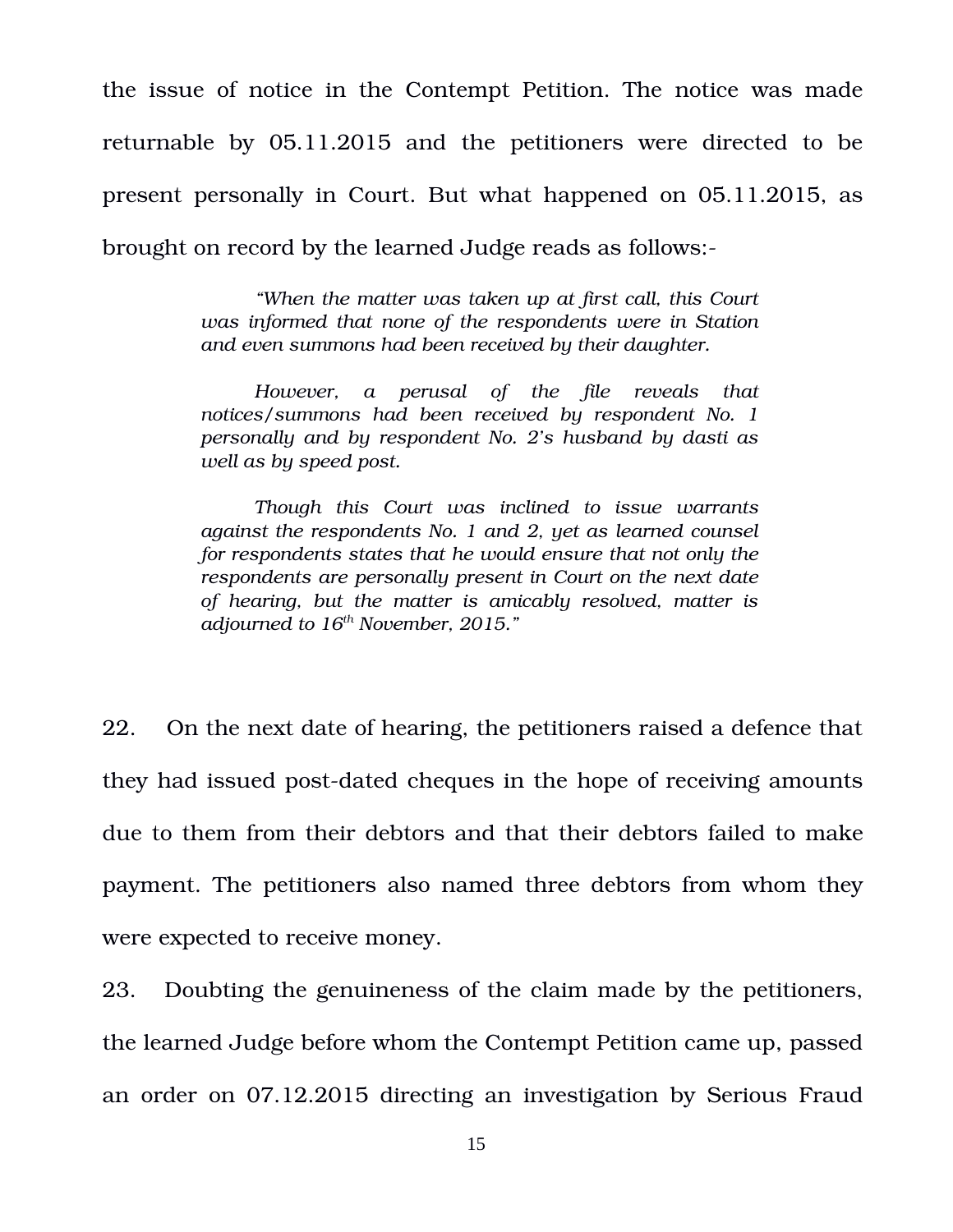Investigation Office ('SFIO' for short). To the misfortune of the petitioners, SFIO submitted a report that the alleged debtors of the petitioners are only shell entities of Parul Polymers Private Ltd., of which the petitioners were Directors.

24. All the above events that happened after 08.04.2015, convinced the High Court to come to the conclusion that the petitioners had actually played a fraud upon the Court. This is why the learned Single Judge as well as the Division Bench of the High Court held the petitioners guilty of contempt of court.

25. It is true that an undertaking given by a party should be seen in the context in which it was made and *(i)* the benefits that accrued to the undertaking party; and *(ii)* the detriment/injury suffered by the counter party. It is also true that normally the question whether a party is guilty of contempt is to be seen in the specific context of the disobedience and the wilful nature of the same and not on the basis of the conduct subsequent thereto. While it is open to the court to see whether the subsequent conduct of the alleged contemnor would tantamount to an aggravation of the contempt already committed, the very determination of an act of contempt cannot simply be based upon the subsequent conduct.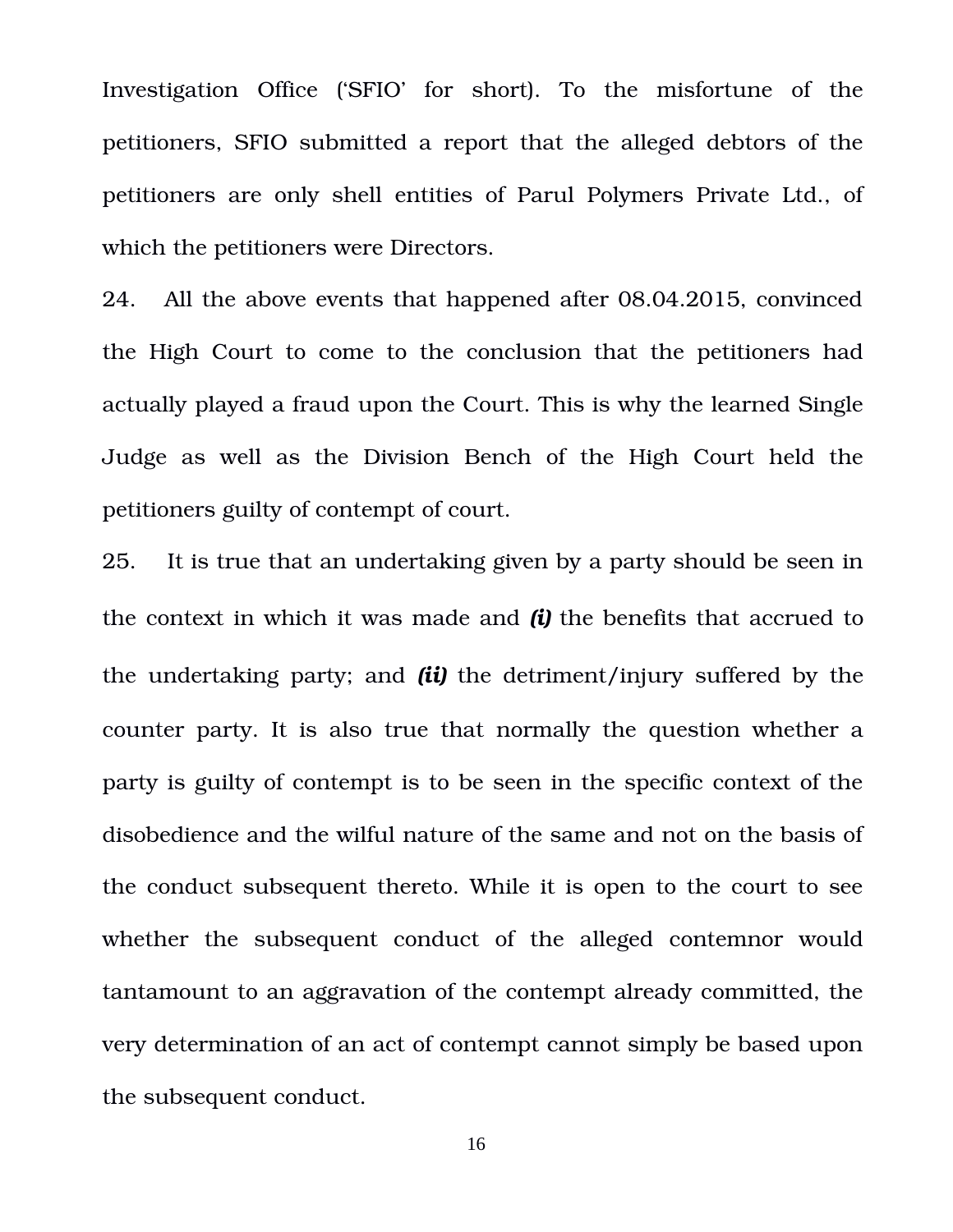26. But the subsequent conduct of the party may throw light upon one important aspect namely whether it was just the inability of the party to honour the commitment or it was part of a larger design to hoodwink the court.

27. In this case, the series of acts committed by the petitioners *(i)* in issuing post-dated cheques, which were dated beyond the date within which they had agreed to make payment; *(ii)* in allowing those cheques to be dishonoured; *(iii)* in not appearing before the Court on the first date of hearing with an excuse that was found to be false; *(iv)* in coming up with an explanation about their own debtors committing default; and *(v)* in getting exposed through the report of the SFIO, convinced the High Court to believe that the undertaking given by the petitioners on 08.04.2015 was not based upon good faith but intended to hoodwink the Court. Therefore, we are unable to find fault with the High Court holding the petitioners guilty of contempt.

28. The  $1^{st}$  contention of Mr. Santosh Kumar, learned counsel for the petitioners that the failure to honour a commitment made while securing a conditional order of stay, cannot be treated as wilful disobedience, could have been accepted by us, but for the fact that the petitioners issued post-dated cheques purportedly in compliance of the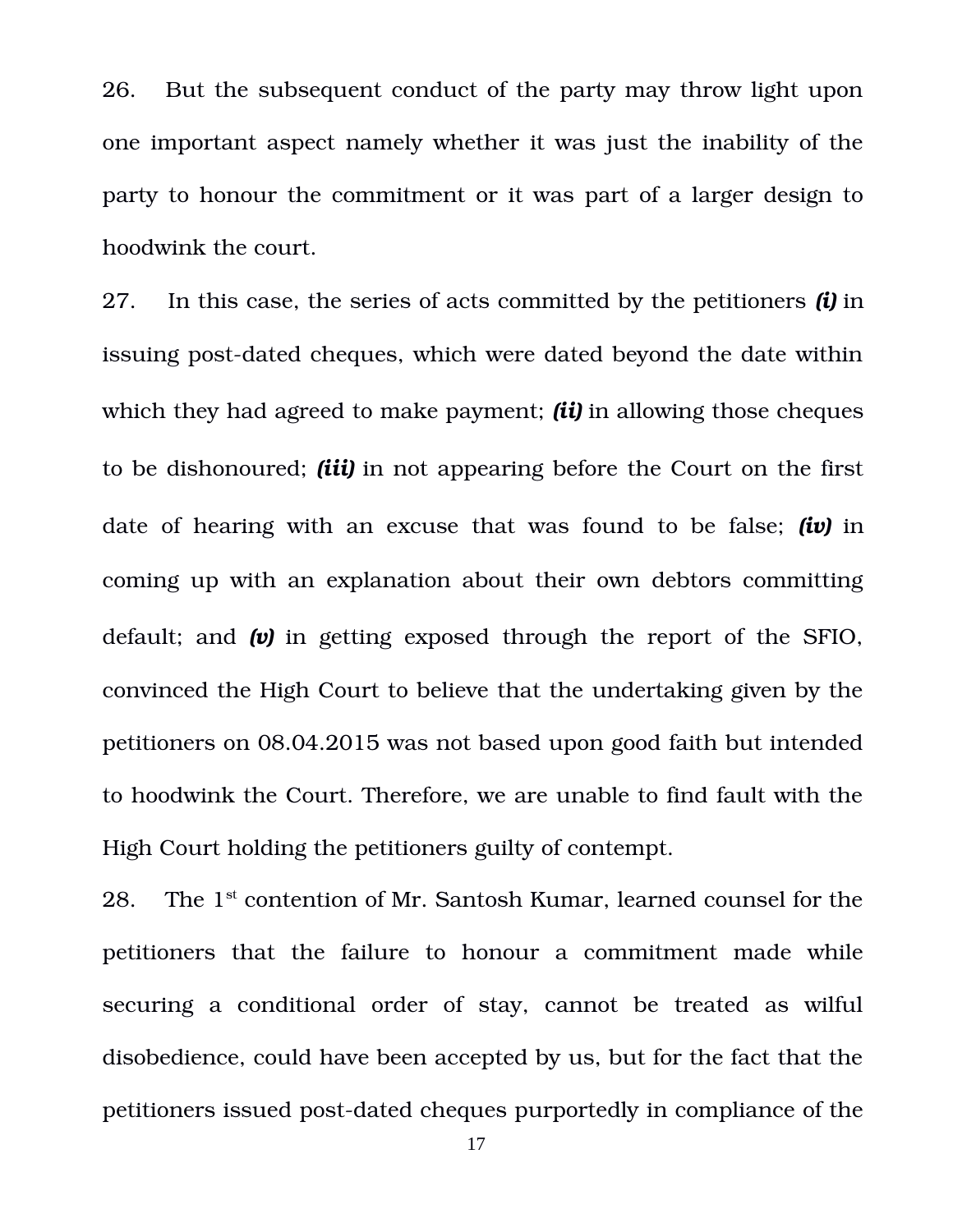undertaking, but allowed them to be dishonoured. The story cooked up for the dishonor of the cheques having been found to be false, it is not open to the petitioners to raise the contention that there was no wilful disobedience.

29. The  $2^{nd}$  contention based upon the language of Section 13(a) of the Act also does not appeal to us, in the light of what had happened after  $08.04.2015$ . The fact that the order dated  $08.04.2015$  also indicated certain other consequences to follow, may not take away the contempt jurisdiction of the Court. In appropriate cases where a party had acted bonafide while giving an undertaking, but could not honour the undertaking on account of reasons that are reasonable and genuine, the Court could certainly withhold its stick from being wielded. But in this case there are findings of fact to the effect that the petitioners did not act bonafide. Therefore, the  $3<sup>rd</sup>$  contention is also unsustainable.

30. The last contention that if the order dated 08.04.2015 is capable of being interpreted and understood in more than one way as to the consequences flowing out of the same, the party understanding and interpreting the said order in one particular manner must be allowed the benefit, is perfectly correct, as a pure and simple proposition of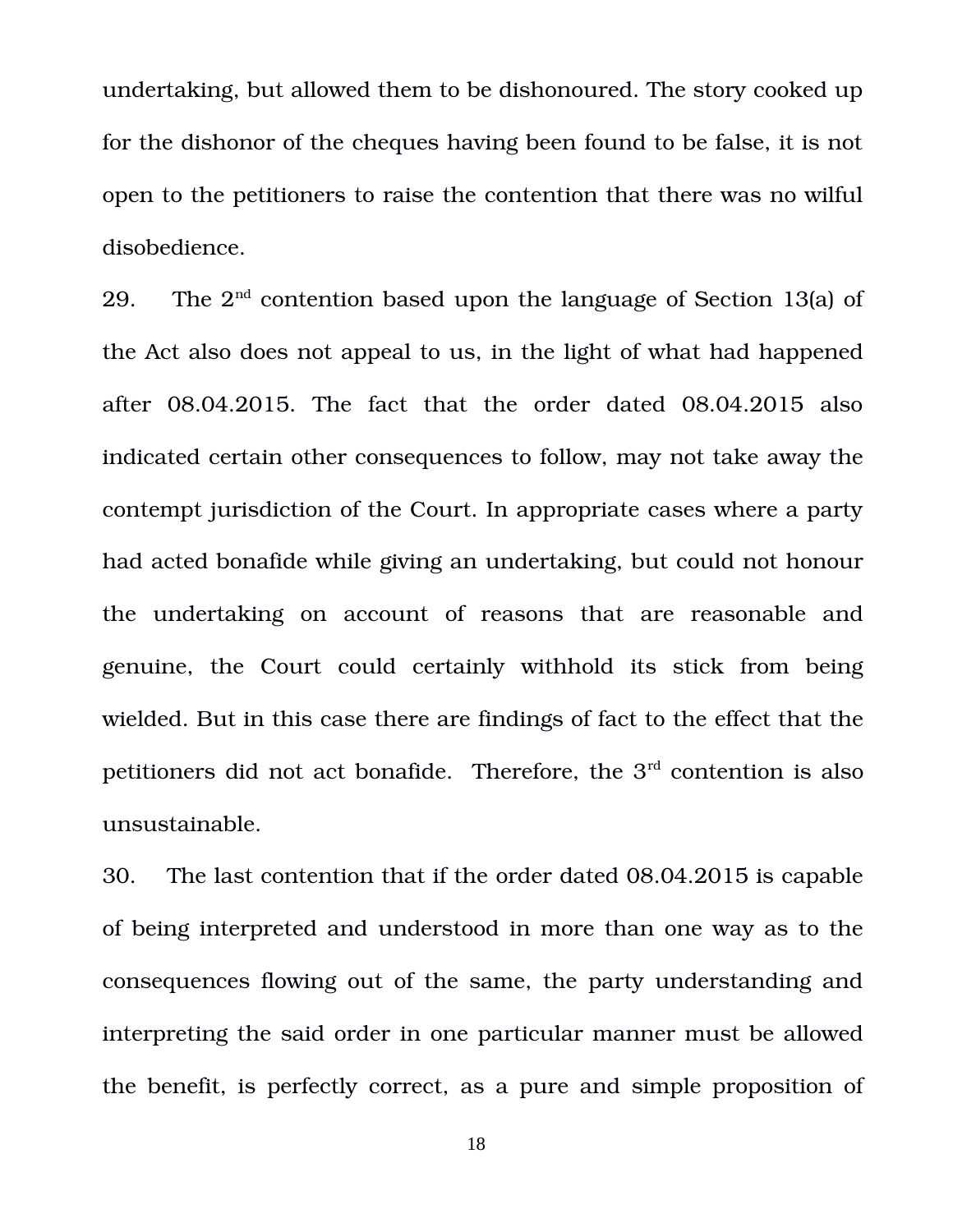law. But in this case, the same cannot be permitted to be used, to cover up whatever the petitioners have done. On the contention of the learned counsel for the petitioners that the disobedience, if any, was not wilful and intentional, less said the better.

31. In the light of the above, we are clearly of the view that the finding of the High Court that the petitioners are guilty of contempt, does not call for our interference under Article 136.

32. However, Mr. Santosh Kumar, learned counsel for the petitioners, pleaded that the Court may show sympathy on the petitioners, in view of the fact that the immovable properties which the petitioners attempted to save, by approaching the DRT and the High Court, have already been sold. All the attempts made by the petitioners from 2015 onwards, to save the mortgaged properties have been in vain.

33. There is no dispute on facts that the mortgaged properties have now been sold and with extraordinary efforts, the Bank has also taken possession. The petitioners have also spent 11 days in custody out of the total period of imprisonment of three months imposed by the High Court. In such circumstances, we think that it is sufficient punishment for the petitioners.

34. Therefore, the SLP is disposed of upholding the finding of the